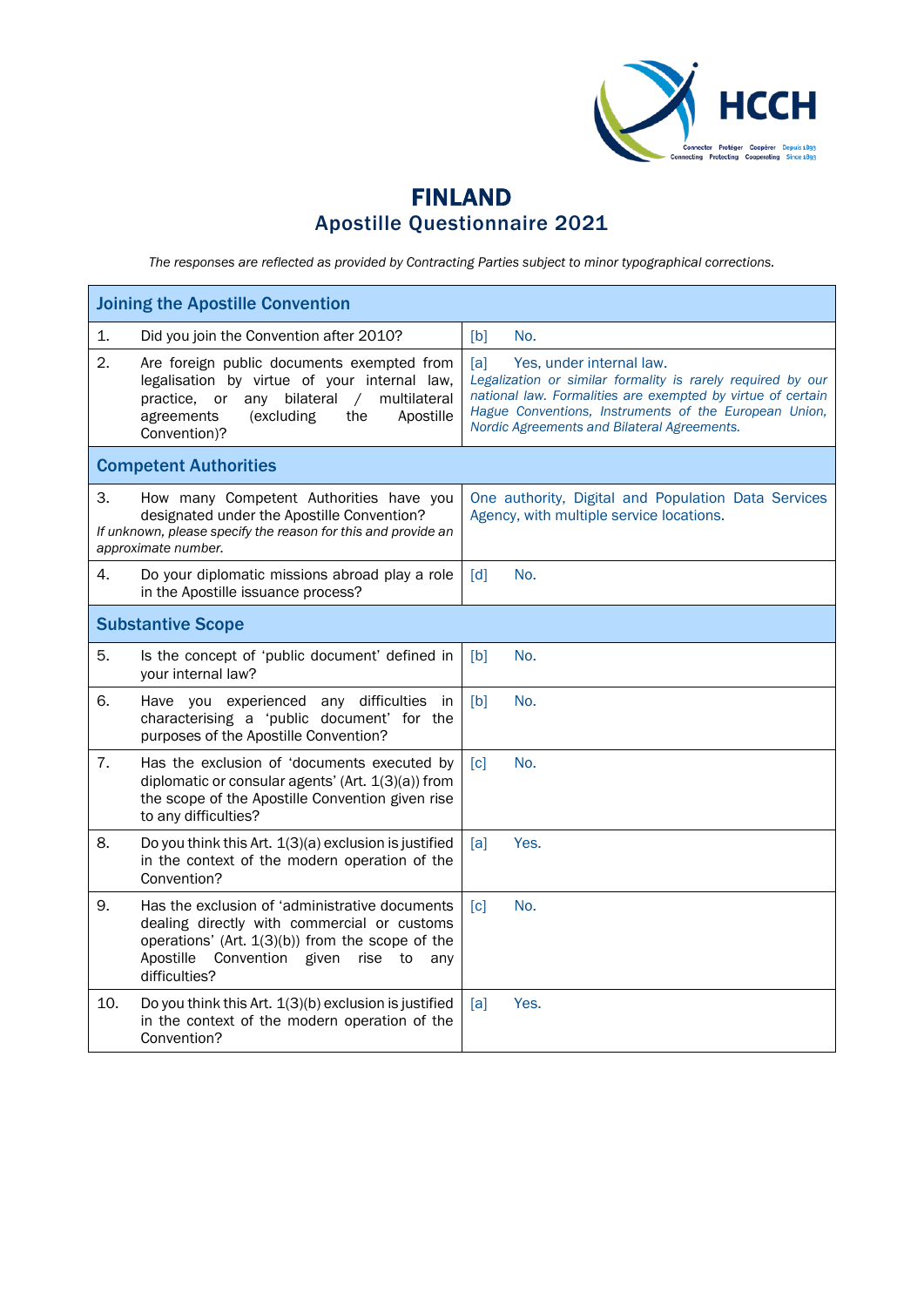| 11.<br>Do you issue (outgoing) or accept (incoming)            |                                                                                                                                                                                                                                               | <b>Issue</b><br>Accept                                                                                                                                                                                         |                                                                                                   |   |                      |  |
|----------------------------------------------------------------|-----------------------------------------------------------------------------------------------------------------------------------------------------------------------------------------------------------------------------------------------|----------------------------------------------------------------------------------------------------------------------------------------------------------------------------------------------------------------|---------------------------------------------------------------------------------------------------|---|----------------------|--|
| Apostilles for any of the following categories of<br>document? |                                                                                                                                                                                                                                               | Certificates of origin                                                                                                                                                                                         | X                                                                                                 |   |                      |  |
|                                                                |                                                                                                                                                                                                                                               |                                                                                                                                                                                                                |                                                                                                   |   |                      |  |
|                                                                |                                                                                                                                                                                                                                               | Import licences                                                                                                                                                                                                |                                                                                                   |   |                      |  |
|                                                                |                                                                                                                                                                                                                                               |                                                                                                                                                                                                                | Health and safety certificates<br>issued by the relevant<br>government authorities or<br>agencies | X |                      |  |
|                                                                |                                                                                                                                                                                                                                               | Certificates of products<br>registration                                                                                                                                                                       |                                                                                                   |   |                      |  |
|                                                                |                                                                                                                                                                                                                                               | Certificates of conformity                                                                                                                                                                                     |                                                                                                   |   |                      |  |
|                                                                |                                                                                                                                                                                                                                               | End user certificates<br>(i.e. documents certifying that the<br>buyer is the end user of acquired<br>goods)                                                                                                    |                                                                                                   |   |                      |  |
|                                                                |                                                                                                                                                                                                                                               |                                                                                                                                                                                                                | Commercial invoices                                                                               |   |                      |  |
|                                                                | <b>Apostille Process</b>                                                                                                                                                                                                                      |                                                                                                                                                                                                                |                                                                                                   |   |                      |  |
|                                                                | <b>Certification of Public Documents</b>                                                                                                                                                                                                      |                                                                                                                                                                                                                |                                                                                                   |   |                      |  |
| 12.                                                            | Do any of your public documents require some<br>other intermediate certification before the<br>issuance of an Apostille?                                                                                                                      | [b]<br>No, an intermediate certification is not required<br>for any public document; Apostilles are issued directly<br>upon the public document.                                                               |                                                                                                   |   |                      |  |
|                                                                | <b>Requesting an Apostille (Outgoing)</b>                                                                                                                                                                                                     |                                                                                                                                                                                                                |                                                                                                   |   |                      |  |
| 13.                                                            | How can an Apostille be requested?                                                                                                                                                                                                            | [a]<br>In person.                                                                                                                                                                                              |                                                                                                   |   | X                    |  |
|                                                                |                                                                                                                                                                                                                                               | [b]<br>By post.                                                                                                                                                                                                |                                                                                                   |   | X                    |  |
|                                                                |                                                                                                                                                                                                                                               | By email.<br>[c]                                                                                                                                                                                               |                                                                                                   |   |                      |  |
|                                                                |                                                                                                                                                                                                                                               | Through a website.<br>[d]                                                                                                                                                                                      |                                                                                                   |   |                      |  |
|                                                                |                                                                                                                                                                                                                                               | Other.<br>[e]                                                                                                                                                                                                  |                                                                                                   |   |                      |  |
| 14.                                                            | When issuing an Apostille, do you enquire about<br>the State of destination?                                                                                                                                                                  | Yes, the enquiry is made orally.<br>[b]                                                                                                                                                                        |                                                                                                   |   |                      |  |
| 15.                                                            | How long does it take for an Apostille to be<br>issued?                                                                                                                                                                                       | In-person request<br>(paper Apostille)                                                                                                                                                                         | Other requests<br>(from the time of<br>receipt) (paper<br>Apostille)                              |   | e-Apostille requests |  |
|                                                                |                                                                                                                                                                                                                                               | On the spot                                                                                                                                                                                                    | On the following<br>working day                                                                   |   |                      |  |
| 16.                                                            | Does your Competent Authority impose a fee for<br>issuing an Apostille?                                                                                                                                                                       | Yes, a single price for all Apostilles.<br>[a]<br>30€                                                                                                                                                          |                                                                                                   |   |                      |  |
|                                                                | <b>Issuing an Apostille (Outgoing)</b>                                                                                                                                                                                                        |                                                                                                                                                                                                                |                                                                                                   |   |                      |  |
| 17.                                                            | How is the origin of a public document verified<br>for the purpose of issuing an Apostille (i.e.<br>verification of the authenticity of the signature,<br>the capacity of the signer, and the identity of the<br>seal / stamp (Art. $5(2)$ )? | Single Competent Authority.<br>[a]<br>[iv]<br>Other.<br>There is no database of sample signatures or stamps, the<br>capacity of the signer is verified from the register if available<br>or by phone or email. |                                                                                                   |   |                      |  |
| 18.                                                            | How does a Competent Authority address<br>situations where it is unable to verify the origin<br>of the public document?                                                                                                                       | Other.<br>$\lceil d \rceil$<br>There rarely are such cases, if we don't get an answer by<br>phone or by email at once, we keep trying until we can verify<br>the capacity of the signer.                       |                                                                                                   |   |                      |  |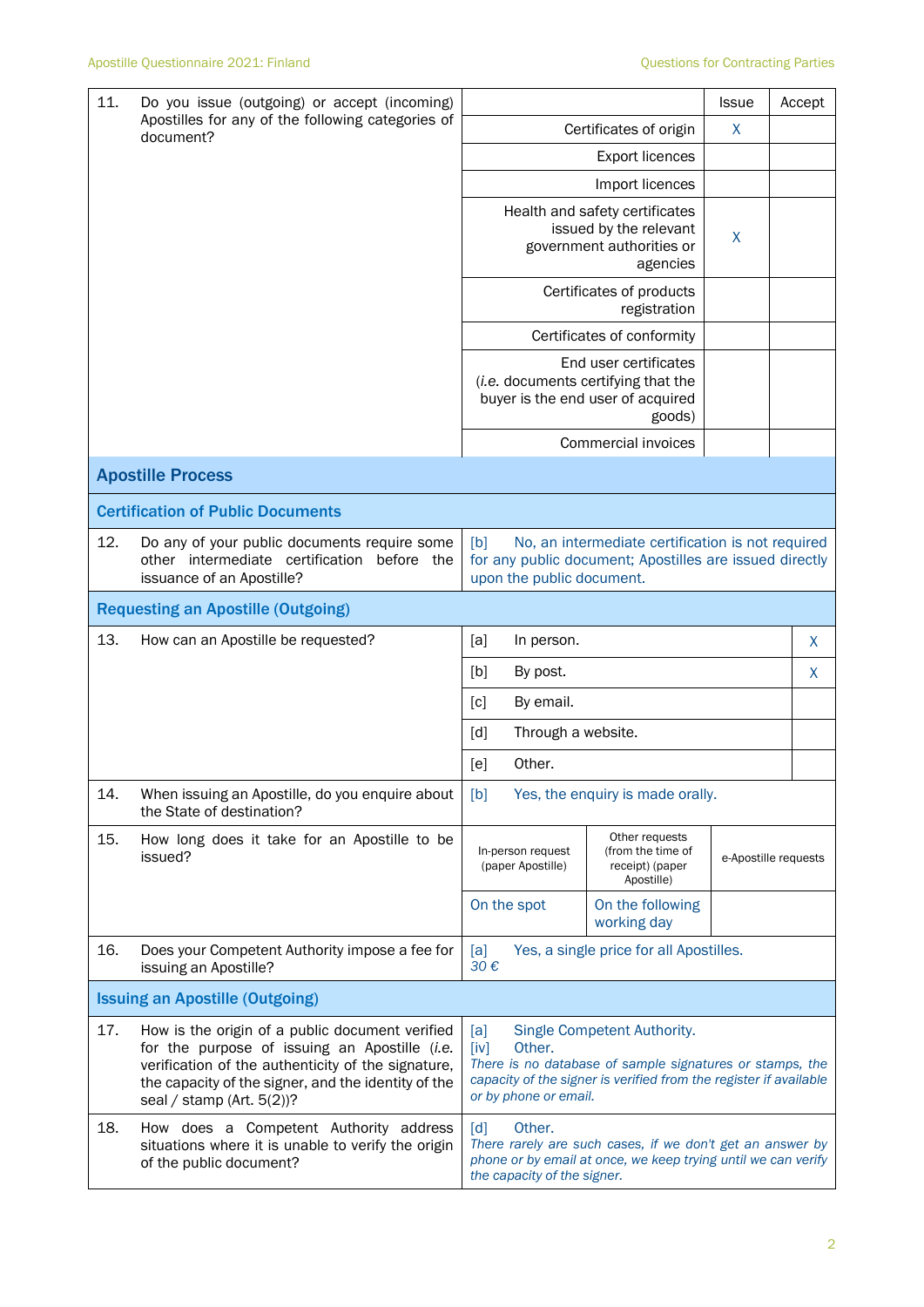| 19. | In what language(s) are the 10 standard items<br>of your Apostilles available?                                                                                                                 | [c]<br>In three languages.<br>Finnish - Swedish - English                                                                                                    |   |  |
|-----|------------------------------------------------------------------------------------------------------------------------------------------------------------------------------------------------|--------------------------------------------------------------------------------------------------------------------------------------------------------------|---|--|
| 20. | In what language(s) are the blank fields of your<br>Apostilles filled in?                                                                                                                      | [a]<br>In one language.<br>Finnish, Swedish or English, depending on the language used<br>on the underlying document so the same language is used.           |   |  |
| 21. | How are the blank fields of your Apostilles filled<br>in?                                                                                                                                      | Using computer software.<br>[b]<br>Word-document.                                                                                                            |   |  |
|     | <b>Apostille Registers</b>                                                                                                                                                                     |                                                                                                                                                              |   |  |
| 22. | How is your Apostille register, required by<br>Article 7, maintained?                                                                                                                          | Single Competent Authority.<br>[a]<br>[iv]<br>Other.<br>Mainly in paper form except in Helsinki where it is an<br>electronic form (not publicly accessible). |   |  |
| 23. | What particulars are contained in your Apostille<br>register?                                                                                                                                  | [a]<br>Number and date of the Apostille<br>(required).                                                                                                       | X |  |
|     |                                                                                                                                                                                                | [b]<br>Name and capacity of the person signing<br>the document and $/$ or the name of<br>authority whose seal or stamp is affixed<br>(required).             | X |  |
|     |                                                                                                                                                                                                | Name and / or type of underlying<br>[c]<br>document.                                                                                                         |   |  |
|     |                                                                                                                                                                                                | [d]<br>Description of the contents of underlying<br>document.                                                                                                |   |  |
|     |                                                                                                                                                                                                | Name of the applicant.<br>[e]                                                                                                                                |   |  |
|     |                                                                                                                                                                                                | State of destination.<br>$[f]$                                                                                                                               |   |  |
|     |                                                                                                                                                                                                | [g]<br>Copy of the Apostille.                                                                                                                                | X |  |
|     |                                                                                                                                                                                                | [h]<br>Copy of the underlying document.                                                                                                                      |   |  |
|     |                                                                                                                                                                                                | Other.<br>$[1]$<br>Name of the notary public signing the Apostille in<br>Helsinki, copy of the Apostille at the other locations.                             | X |  |
| 24. | Is there a limit to how long records can be<br>retained on the Apostille register?                                                                                                             | [c]<br>Yes, other.<br>4 years.                                                                                                                               |   |  |
| 25. | If your register is not publicly accessible, how<br>frequently do your Competent Authorities<br>receive requests to verify an Apostille they have<br>issued in the register?                   | $\lceil d \rceil$<br>Between 10 and 20 times per year.                                                                                                       |   |  |
|     | <b>Technology &amp; the e-APP</b>                                                                                                                                                              |                                                                                                                                                              |   |  |
| 26. | Under your internal law, do you recognise<br>electronic / digital signatures as functionally<br>equivalent to handwritten signatures (i.e. can a<br>public document be signed electronically)? | Yes.<br>[a]<br>For the purpose of the issuance of the Apostille a handwritten<br>signature is, however, requested.                                           |   |  |
| 27. | Under your internal law, are public documents<br>executed, or able to be executed, in electronic<br>form (whether or not they are to be used abroad<br>under the Convention)?                  | Yes.<br>[a]                                                                                                                                                  |   |  |
|     | For Parties that answered yes to Q27.<br>27.1. What categories of public documents are<br>executed, or able to be executed, in electronic                                                      | [a]<br>All public documents.                                                                                                                                 |   |  |
|     |                                                                                                                                                                                                | [b]<br>Civil status documents (e.g. birth, death<br>certificates)<br>and<br>marriage<br>and<br>certificates of non-impediment.                               | X |  |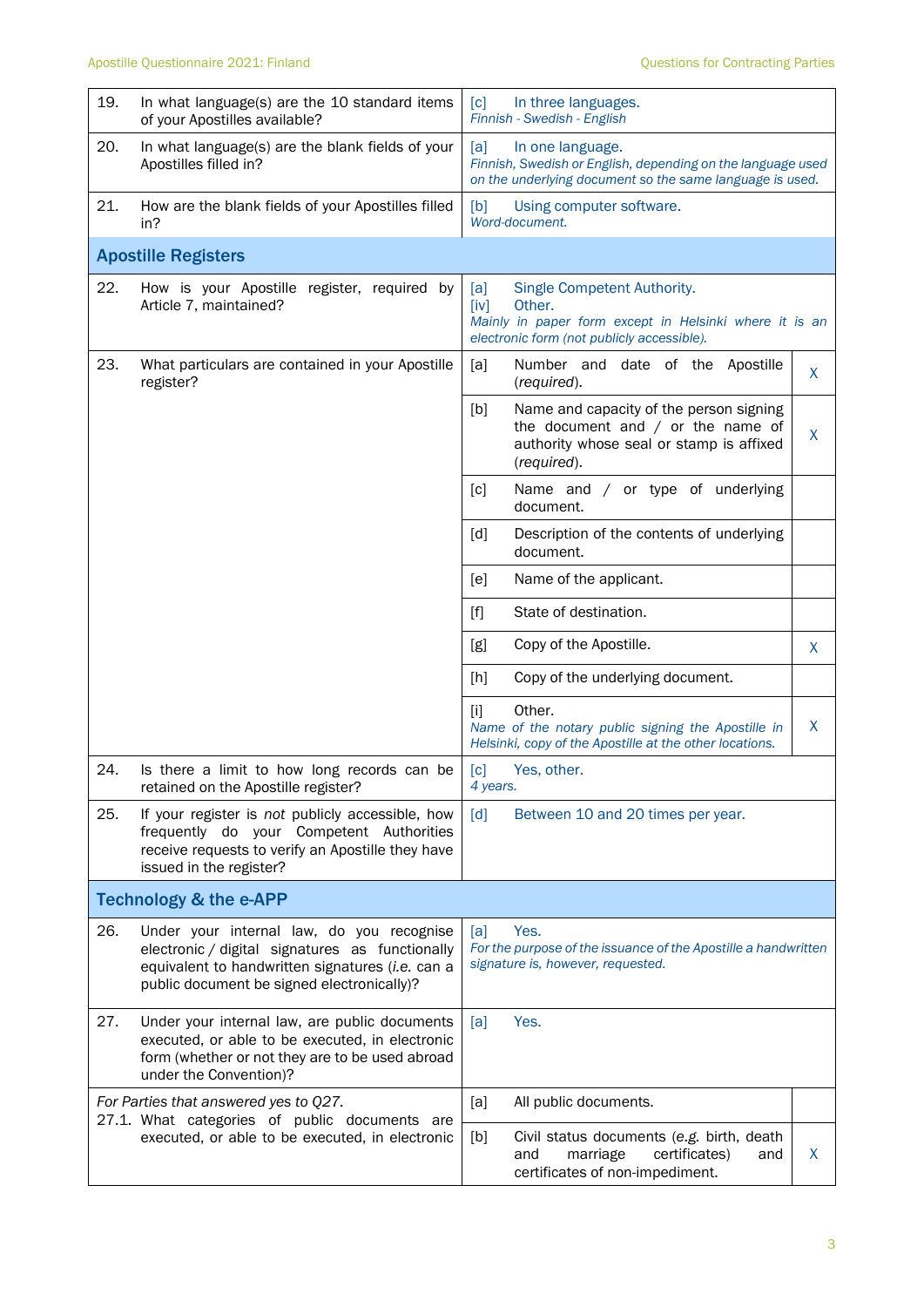| form (whether or not they are to be used abroad<br>under the Convention)?                                                                                                                                                   | administrative<br>documents<br>Other<br>[c]<br>(including decisions from administrative<br>tribunals or decision-making bodies).                                                                                                                                            | X  |
|-----------------------------------------------------------------------------------------------------------------------------------------------------------------------------------------------------------------------------|-----------------------------------------------------------------------------------------------------------------------------------------------------------------------------------------------------------------------------------------------------------------------------|----|
|                                                                                                                                                                                                                             | [d]<br>Extracts from commercial registers and<br>other registers.                                                                                                                                                                                                           |    |
|                                                                                                                                                                                                                             | Notarial authentications of signatures.<br>[e]                                                                                                                                                                                                                              |    |
|                                                                                                                                                                                                                             | Other notarial acts.<br>$[f] % \begin{center} % \includegraphics[width=\linewidth]{imagesSupplemental_3.png} % \end{center} % \caption { % Our method can be used for the use of the image. % } % \label{fig:example} %$                                                    |    |
|                                                                                                                                                                                                                             | education<br>[g]<br><b>Diplomas</b><br>and<br>other<br>documents.                                                                                                                                                                                                           | X. |
|                                                                                                                                                                                                                             | Court documents, including judgments.<br>[h]                                                                                                                                                                                                                                |    |
|                                                                                                                                                                                                                             | Patents or other documents pertaining to<br>$[1]$<br>intellectual property rights.                                                                                                                                                                                          |    |
|                                                                                                                                                                                                                             | [j]<br>Documents relating to adoptions.                                                                                                                                                                                                                                     |    |
|                                                                                                                                                                                                                             | Translations.<br>[k]                                                                                                                                                                                                                                                        |    |
|                                                                                                                                                                                                                             | Medical or health certificates.<br>$[1]$                                                                                                                                                                                                                                    | X  |
|                                                                                                                                                                                                                             | Criminal records.<br>[m]                                                                                                                                                                                                                                                    | X  |
|                                                                                                                                                                                                                             | Import or export licences.<br>[n]                                                                                                                                                                                                                                           |    |
|                                                                                                                                                                                                                             | Certificates of origin.<br>[0]                                                                                                                                                                                                                                              |    |
|                                                                                                                                                                                                                             | Certificates of conformity.<br>[p]                                                                                                                                                                                                                                          | X  |
|                                                                                                                                                                                                                             | Other.<br>[q]                                                                                                                                                                                                                                                               |    |
| For Parties that answered yes to Q27.<br>27.2. Approximately what percentage of your public<br>documents are originally executed in electronic<br>form (whether or not they are to be used abroad<br>under the Convention)? | Not accepted at the Notary Public for verification at the<br>moment, no knowledge of the yearly amount of such<br>documents. However we have started preparations for<br>the change of the proceedings in the future.                                                       |    |
| 28.<br>Do you issue e-Apostilles?                                                                                                                                                                                           | [b]<br>No.<br>$[1]$<br>We are studying the use of e-Apostilles and plan<br>to implement the e-Apostille component.<br>Preliminary study started, not scheduled yet.                                                                                                         |    |
| For Parties that answered no to Q28.                                                                                                                                                                                        | Internal law limitations.<br>[a]                                                                                                                                                                                                                                            |    |
| 28.1. What challenges are you facing that may prevent<br>you from implementing the e-Apostille?                                                                                                                             | [b]<br>Judicial or administrative structure.                                                                                                                                                                                                                                |    |
|                                                                                                                                                                                                                             | Implementation challenges (e.g. lack of<br>[c]<br>resources, lack of infrastructure).                                                                                                                                                                                       | X  |
|                                                                                                                                                                                                                             | Cost.<br>[d]                                                                                                                                                                                                                                                                | X. |
|                                                                                                                                                                                                                             | [e]<br>System interoperability / compatibility.                                                                                                                                                                                                                             | X  |
|                                                                                                                                                                                                                             | Security concerns.<br>$[f] % \begin{center} % \includegraphics[width=\linewidth]{imagesSupplemental_3.png} % \end{center} % \caption { % Our method can be used for the use of the image. % Note that the \emph{Left:} \label{fig:case} \vspace{-1em} % \label{fig:case} %$ |    |
|                                                                                                                                                                                                                             | Other.<br>[g]                                                                                                                                                                                                                                                               |    |
| For Parties that answered no to Q28.<br>28.2. How do you issue an Apostille for a public<br>document executed in electronic form?                                                                                           | Other.<br>[c]<br>So far the Apostille is not issued if the document is in<br>electronic form and the client is advised to get a signature<br>and a wet stamp.                                                                                                               |    |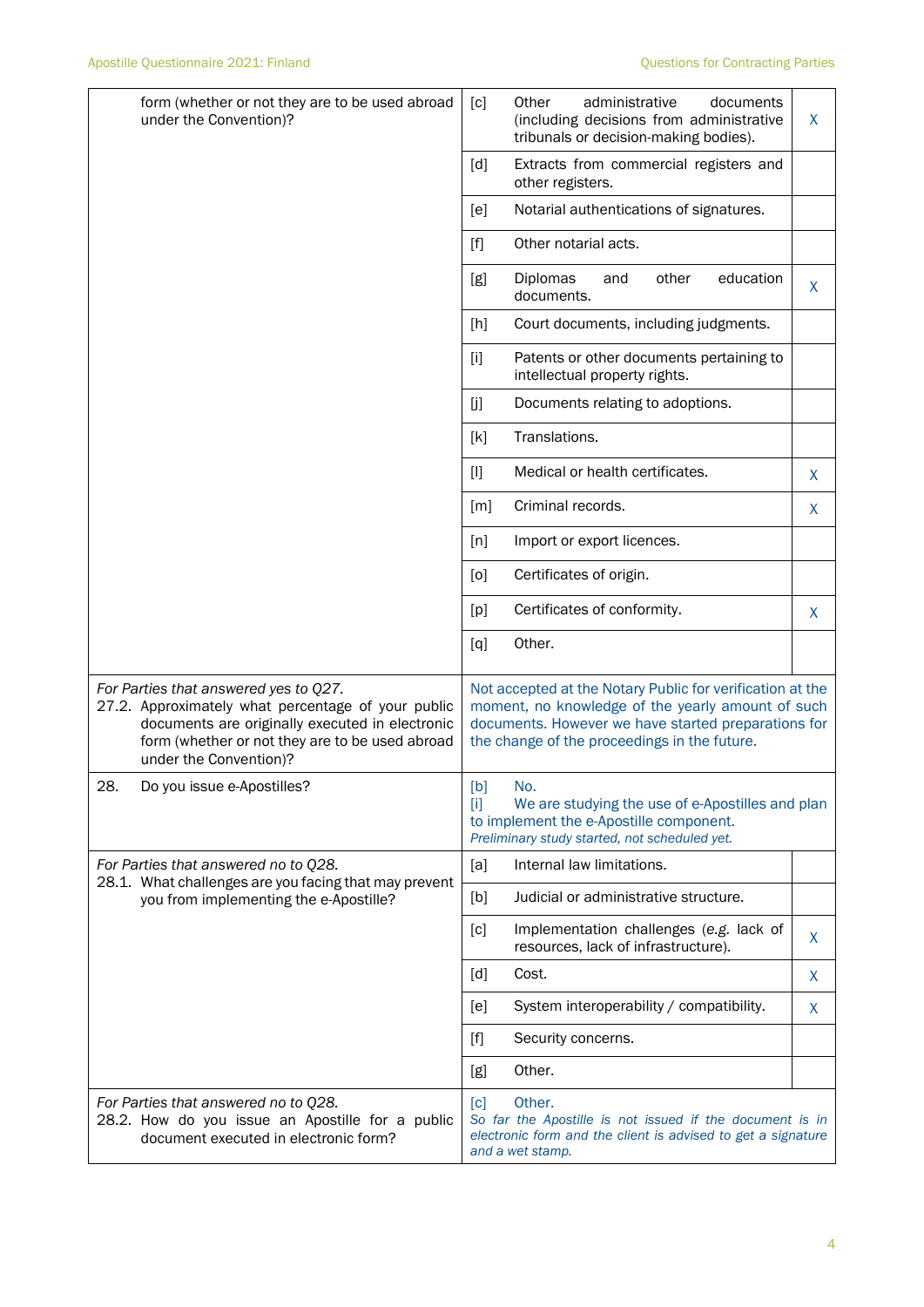| 29.                                                                                                                                    | equipped to accept<br>Are your authorities<br>incoming e-Apostilles?                                                                                            | Yes, but on certain conditions.<br>[b]<br>Digital and Population Data Services Agency accepts also<br>e-Apostille if the underlying document is attached.                                                                                                                   |   |
|----------------------------------------------------------------------------------------------------------------------------------------|-----------------------------------------------------------------------------------------------------------------------------------------------------------------|-----------------------------------------------------------------------------------------------------------------------------------------------------------------------------------------------------------------------------------------------------------------------------|---|
| 30.                                                                                                                                    | Do you maintain an e-Register?                                                                                                                                  | [b]<br>No.<br>We are studying the use of an e-Register and<br>$[1]$<br>plan to implement the e-Register component.<br>Preliminary study has been started.                                                                                                                   |   |
| For Parties that answered no to Q30.<br>30.1. What challenges are you facing that may prevent<br>you from implementing the e-Register? |                                                                                                                                                                 | Internal law limitations.<br>[a]                                                                                                                                                                                                                                            |   |
|                                                                                                                                        |                                                                                                                                                                 | [b]<br>Judicial or administrative structure.                                                                                                                                                                                                                                |   |
|                                                                                                                                        |                                                                                                                                                                 | [c]<br>Implementation challenges (e.g. lack of<br>resources, lack of infrastructure).                                                                                                                                                                                       | X |
|                                                                                                                                        |                                                                                                                                                                 | [d]<br>Cost.                                                                                                                                                                                                                                                                | X |
|                                                                                                                                        |                                                                                                                                                                 | System interoperability / compatibility.<br>[e]                                                                                                                                                                                                                             | X |
|                                                                                                                                        |                                                                                                                                                                 | $[f] % \begin{center} % \includegraphics[width=\linewidth]{imagesSupplemental_3.png} % \end{center} % \caption { % Our method can be used for the use of the image. % Note that the \emph{Left:} \label{fig:case} \vspace{-1em} % \label{fig:case} %$<br>Security concerns. |   |
|                                                                                                                                        |                                                                                                                                                                 | Other.<br>[g]                                                                                                                                                                                                                                                               |   |
| 31.                                                                                                                                    | Have you been in contact with other Competent<br>Authorities that operate an e-APP component<br>and exchanged information and / or relevant<br>experience?      | Yes.<br>[a]<br>We have made some contacts and are willing to exchange<br>information and experience.                                                                                                                                                                        |   |
|                                                                                                                                        | <b>Issues with Apostilles</b>                                                                                                                                   |                                                                                                                                                                                                                                                                             |   |
| 32.                                                                                                                                    | Has an Apostille <i>issued</i> by your Competent<br>Authority ever been refused by the authorities of<br>another Contracting Party on the following<br>grounds: | [a]<br>Form requirements (e.g. square-shaped,<br>sides of at least nine centimetres, border,<br>ink, etc).                                                                                                                                                                  |   |
|                                                                                                                                        |                                                                                                                                                                 | The manner in which the Apostille was<br>[b]<br>affixed / attached<br>the<br>underlying<br>to<br>document.                                                                                                                                                                  |   |
|                                                                                                                                        |                                                                                                                                                                 | [c]<br>The Apostille was not signed.                                                                                                                                                                                                                                        |   |
|                                                                                                                                        |                                                                                                                                                                 | [d]<br>of<br>the<br>standard<br>One<br>or<br>more<br>informational items were not filled in.                                                                                                                                                                                |   |
|                                                                                                                                        |                                                                                                                                                                 | The Apostille was in electronic form (an<br>[e]<br>e-Apostille).                                                                                                                                                                                                            |   |
|                                                                                                                                        |                                                                                                                                                                 | $[f]$<br>The underlying public document was in<br>electronic form.                                                                                                                                                                                                          |   |
|                                                                                                                                        |                                                                                                                                                                 | The underlying public document had<br>[g]<br>expired / was not issued within a certain<br>timeframe.                                                                                                                                                                        |   |
|                                                                                                                                        |                                                                                                                                                                 | The underlying document was not a<br>$[h]$<br>public document under the law of the<br>destination.                                                                                                                                                                          |   |
|                                                                                                                                        |                                                                                                                                                                 | Other.<br>$[1]$<br>Apostille was refused but no reasons for the refusal<br>were given.                                                                                                                                                                                      | X |
|                                                                                                                                        |                                                                                                                                                                 | Unknown.<br>[j]                                                                                                                                                                                                                                                             |   |
|                                                                                                                                        |                                                                                                                                                                 | No / Not applicable.<br>[k]                                                                                                                                                                                                                                                 |   |
|                                                                                                                                        | For Parties that answered other than "No" to Q32.                                                                                                               | The Apostille was reissued.<br>[a]                                                                                                                                                                                                                                          |   |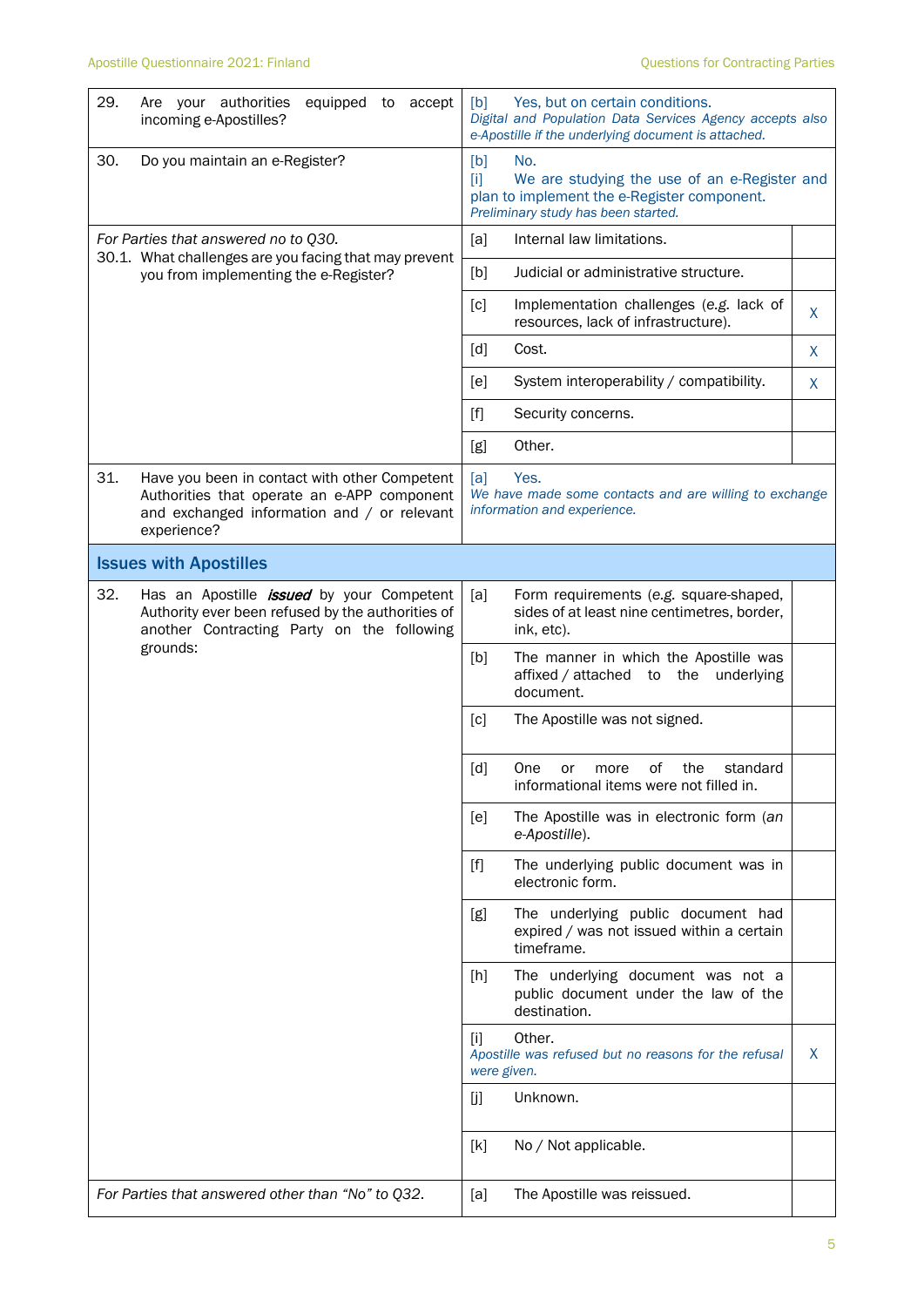|     | 32.1. If an Apostille was rejected, what action did you<br>take?                                                                                         | [b]           | Contacted the receiving authority.                                                                                                               |   |
|-----|----------------------------------------------------------------------------------------------------------------------------------------------------------|---------------|--------------------------------------------------------------------------------------------------------------------------------------------------|---|
|     |                                                                                                                                                          | [c]           | Contacted the Competent Authority of the<br>place of destination.                                                                                |   |
|     |                                                                                                                                                          | [d]           | Contacted nearest diplomatic mission of<br>the place of destination.                                                                             |   |
|     |                                                                                                                                                          | [e]           | Contacted<br>diplomatic<br>own<br>mission<br>accredited to the place of destination.                                                             |   |
|     |                                                                                                                                                          | $[f]$         | Contacted the Permanent Bureau.                                                                                                                  |   |
|     |                                                                                                                                                          | [g]           | No action taken.                                                                                                                                 |   |
|     |                                                                                                                                                          | [h]           | Other.<br>We instructed the applicant to request more detailed<br>information about the reasons for the rejection and<br>the case is still open. | X |
|     |                                                                                                                                                          | $[1]$         | Unknown.                                                                                                                                         |   |
| 33. | Has your Competent Authority ever been<br>requested by external Competent Authorities to<br>certify or confirm your procedure for issuing<br>Apostilles? | [b]           | No.                                                                                                                                              |   |
| 34. | Has an Apostille <i>received</i> by your authorities<br>ever been refused on the following grounds:                                                      | [a]           | The issuing State was not a Contracting<br>Party to the Apostille Convention.                                                                    |   |
|     |                                                                                                                                                          | [b]           | Form requirements (e.g. square-shaped,<br>sides of at least nine centimetres, border,<br>ink, etc).                                              |   |
|     |                                                                                                                                                          | [c]           | The manner in which the Apostille was<br>affixed / attached to the<br>underlying<br>document.                                                    |   |
|     |                                                                                                                                                          | [d]           | The Apostille was not signed.                                                                                                                    |   |
|     |                                                                                                                                                          | [e]           | of<br>the<br><b>One</b><br>more<br>standard<br>or<br>informational items were not filled in                                                      |   |
|     |                                                                                                                                                          | [f]           | The Apostille was in electronic form (an<br>e-Apostille).                                                                                        |   |
|     |                                                                                                                                                          | [g]           | The underlying public document was in<br>electronic form.                                                                                        |   |
|     |                                                                                                                                                          | [h]           | The underlying public document had<br>expired / was not issued within a certain<br>timeframe.                                                    |   |
|     |                                                                                                                                                          | $[1]$         | The underlying document was not a<br>public document under the law of the<br>destination.                                                        |   |
|     |                                                                                                                                                          | [j]<br>cases. | Other.<br>With regards e-Apostille the underlying document was<br>missing, no detailed knowledge of the amount of such                           | X |
|     |                                                                                                                                                          | [k]           | Unknown.                                                                                                                                         |   |
|     |                                                                                                                                                          | $[1]$         | No / Not applicable.                                                                                                                             |   |